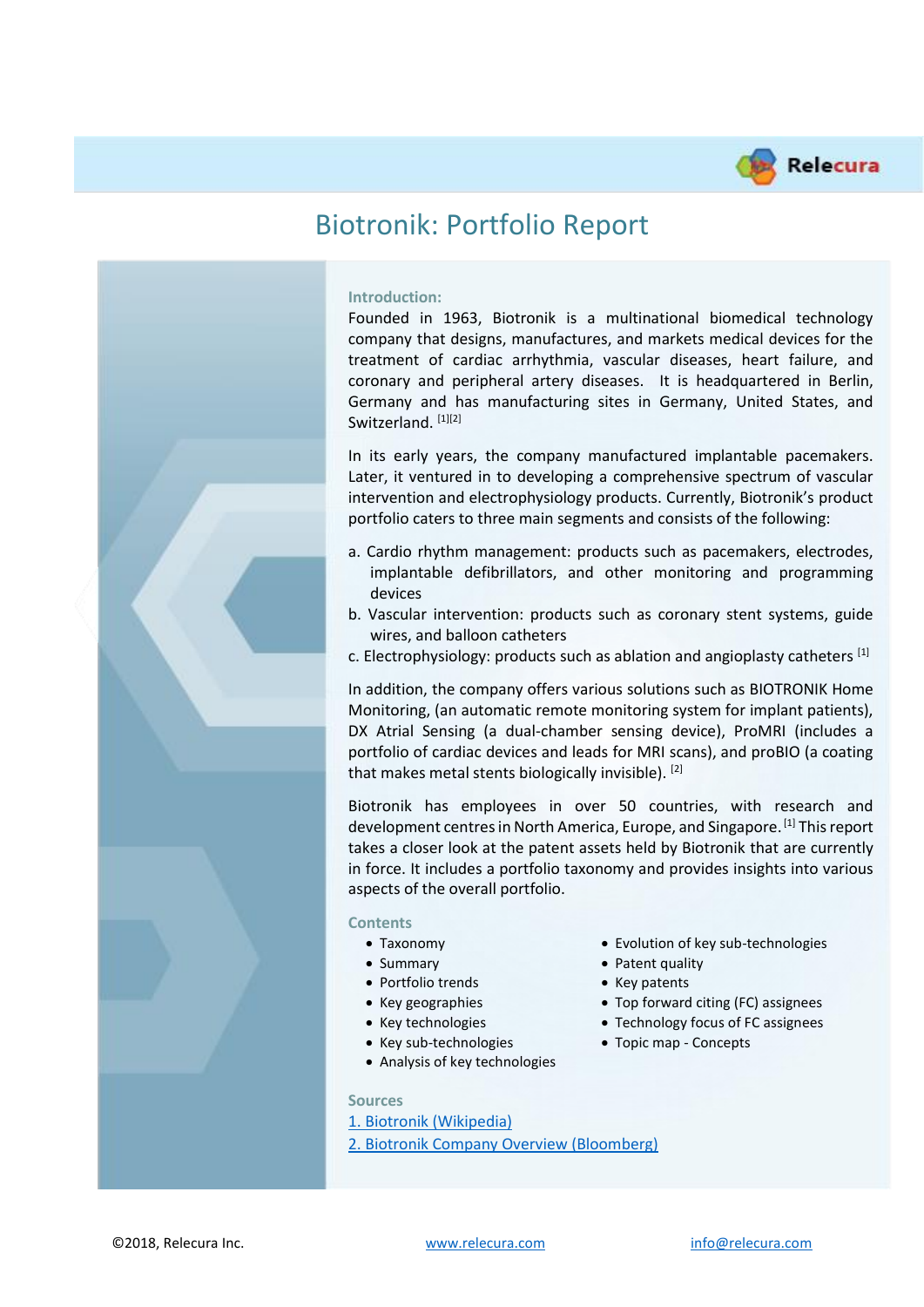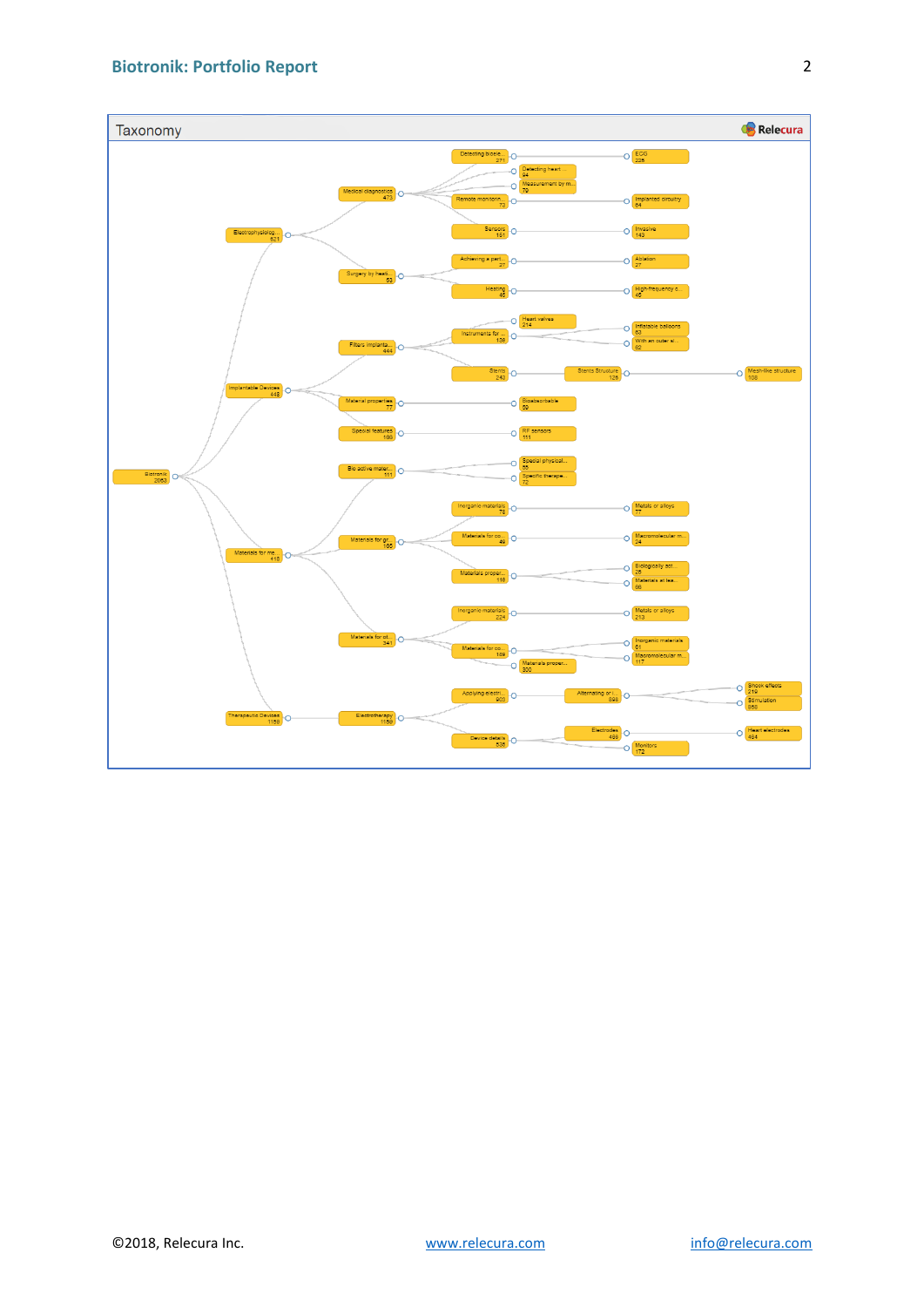



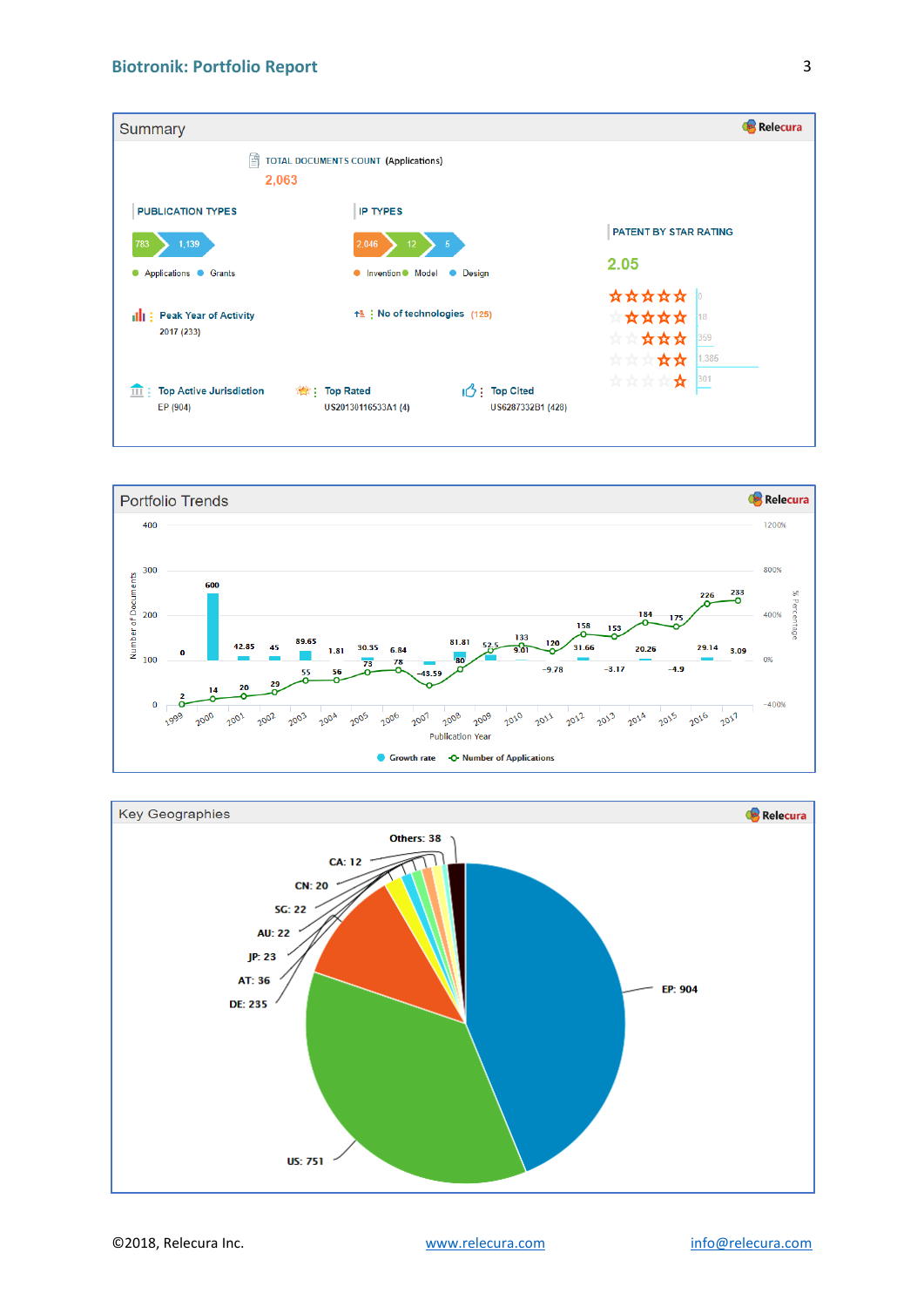## Key Technologies

| <b>Technologies</b>                               | # Applications |
|---------------------------------------------------|----------------|
| <b>Therapeutic Devices - Energy</b>               | 1159           |
| Diagnosis & amp; Surgery Identification           | 621            |
| <b>Implantable Devices</b>                        | 447            |
| <b>Sterilisation, Dressing</b>                    | 418            |
| <b>Drug Delivery Devices</b>                      | 212            |
| <b>Printed Circuits</b>                           | 93             |
| <b>Miscellaneous Technologies</b>                 | 89             |
| <b>Digital Data Processing</b>                    | 84             |
| <b>Electric Elements - Connectors, Collectors</b> | 80             |
| <b>Metal Alloys</b>                               | 75             |

| Key Sub-technologies                                                                                  |                | Relecura |  |
|-------------------------------------------------------------------------------------------------------|----------------|----------|--|
| <b>Sub-Technologies</b>                                                                               | # Applications |          |  |
| Electrotherapy                                                                                        | 1159           |          |  |
| <b>Medical diagnostics</b>                                                                            | 473            |          |  |
| Filters implantable into blood vessels, Prostheses                                                    | 443            |          |  |
| <b>Materials for other surgical articles</b>                                                          | 341            |          |  |
| <b>Catheters</b>                                                                                      | 180            |          |  |
| <b>Special features of prostheses</b>                                                                 | 166            |          |  |
| <b>Materials for grafts</b>                                                                           | 165            |          |  |
| Biologically active materials used in bandages, wound<br>dressings, absorbent pads or medical devices | 111            |          |  |
| Sensors, probes used for surgery                                                                      | 87             |          |  |
| Surgical instruments, devices or methods                                                              | 85             |          |  |

# Analysis of Key Technologies

| <b>Technologies</b>                      | <b>Applications</b> | <b>Grants</b> | <b>Sub Technologies</b>                                                                                                                                                                                                                                                                | <b>Geographies</b>                                        |
|------------------------------------------|---------------------|---------------|----------------------------------------------------------------------------------------------------------------------------------------------------------------------------------------------------------------------------------------------------------------------------------------|-----------------------------------------------------------|
| therapeutic<br>devices -<br>energy       | 366                 | 703           | electrotherapy (1159), medical diagnostics (336), sensors, probes used for surgery (53), catheters (51),<br>electrical coupling devices (44)                                                                                                                                           | EP (497), US (455)<br>, DE (144), AT (28)<br>, SG $(12)$  |
| diagnosis &<br>surgery<br>identification | 251                 | 333           | medical diagnostics (473), electrotherapy (394), sensors, probes used for surgery (87), surgical instruments,<br>devices or methods (85), filters implantable into blood vessels, prostheses (74)                                                                                      | EP (254), US (253)<br>, $DE(77)$ , $AT(12)$ ,<br>SG (7)   |
| implantable<br>devices                   | 219                 | 211           | filters implantable into blood vessels, prostheses (444), materials for other surgical articles (190), special<br>features of prostheses (166), materials for grafts (86), catheters (79)                                                                                              | EP (191), US (161)<br>, DE $(46)$ , JP $(10)$ ,<br>AU (8) |
| sterilisation.<br>dressing               | 186                 | 204           | materials for other surgical articles (341), filters implantable into blood vessels, prostheses (217), materials for<br>grafts (165), biologically active materials used in bandages, wound dressings, absorbent pads or medical devices<br>(111), special features of prostheses (71) | EP (184), US (125)<br>, $DE(33)$ , $JP(15)$ .<br>CN (11)  |
| drug delivery<br>devices                 | 96                  | 107           | catheters (181), filters implantable into blood vessels, prostheses (87), electrotherapy (70), medical diagnostics<br>(32), special features of prostheses (26)                                                                                                                        | EP (94), US (70),<br>DE (25), JP (7), AT<br>(4)           |

**Relecura** 

Relecura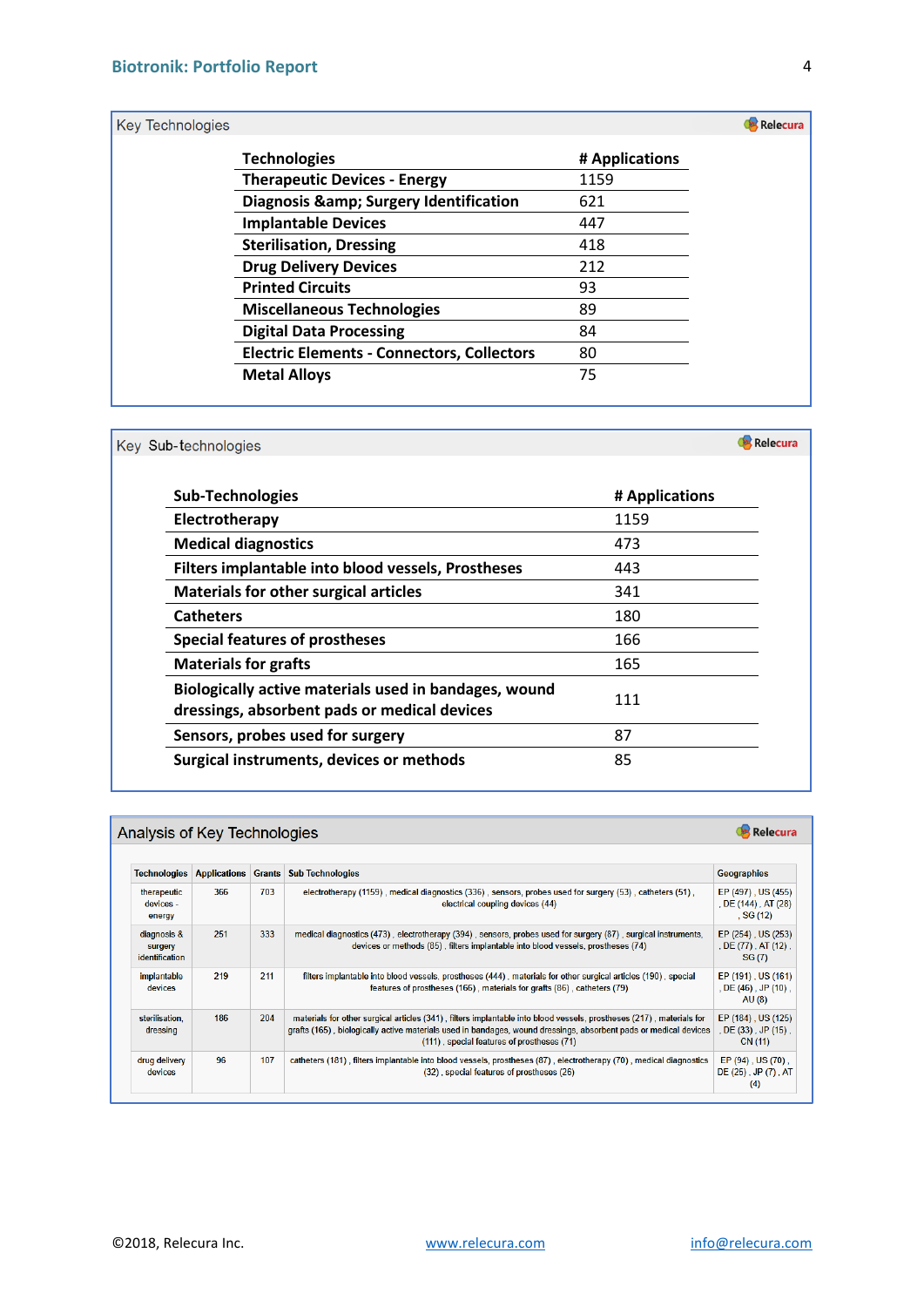#### **Biotronik: Portfolio Report**





| <b>Relecura</b><br>Key Patents in portfolio |                                                             |                                                                                                                     |                              |                       |                          |  |
|---------------------------------------------|-------------------------------------------------------------|---------------------------------------------------------------------------------------------------------------------|------------------------------|-----------------------|--------------------------|--|
| <b>Publicaton No.</b>                       | <b>Title</b>                                                | Inventor                                                                                                            | <b>Filing</b><br><b>Date</b> | <b>Star</b><br>Rating | #Fwd<br><b>Citations</b> |  |
| US7879367B2                                 | Metallic implant which is degradable in<br>vivo             | Bernd Heublein, Gerd Hausdorf                                                                                       | 1999-<br>$11 - 29$           | 4.0                   | 407                      |  |
| US20130116533A1                             | <b>LONG-TERM CUTANEOUS</b><br><b>CARDIAC MONITORING</b>     | Jie Lian, Dirk Muessig, Volker Lang                                                                                 | $2012 -$<br>$10 - 24$        | 4.0                   | 57                       |  |
| US6434429B1                                 | Implant with close and long-range<br>telemetry              | Michael Kraus, Martin Lang, Berhard Lang, Johannes Neudecker, Klemens Beetz,<br>Axel Nagelschmidt, Jens Potschadtke | $2000 -$<br>06-22            | 4.0                   | 190                      |  |
| US6690971B2                                 | Device for regulating heart rate and<br>heart pumping force | Patrick Schauerte, Max Schaldach                                                                                    | 2000-<br>$11 - 30$           | 3.5                   | 304                      |  |
| US6292703B1                                 | Neural electrode arrangement                                | MEIER JAN H, FLACH ERHARD, BRESKOT TOBIAS                                                                           | 1999-<br>$10 - 08$           | 3.5                   | 187                      |  |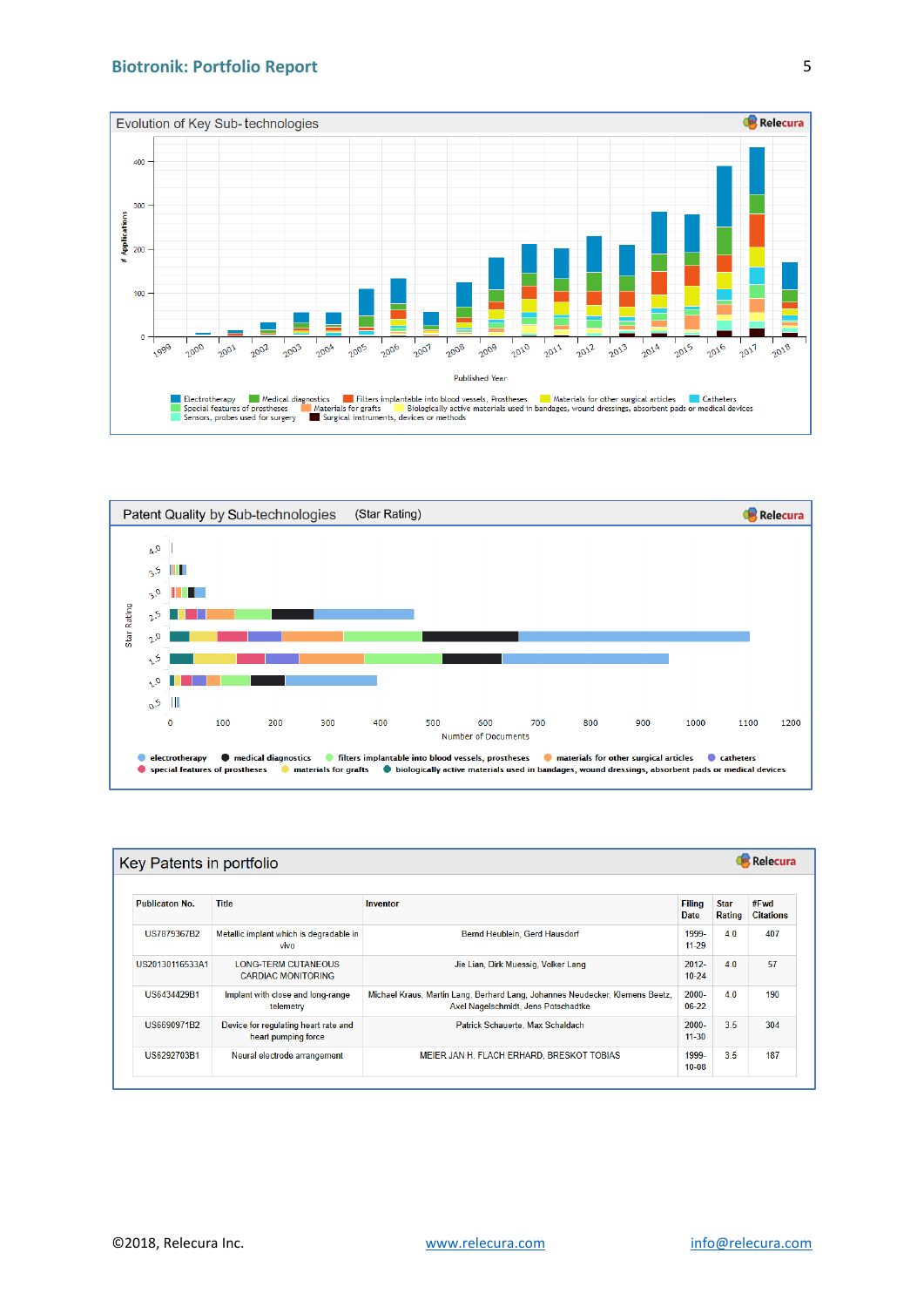## **Biotronik: Portfolio Report**

| Top Forward Citing Assignees               | Relecura       |
|--------------------------------------------|----------------|
| <b>FC Assignees</b>                        | # Applications |
| <b>MEDTRONIC</b>                           | 197            |
| <b>CARDIAC PACEMAKERS</b>                  | 122            |
| <b>BOSTON SCIENTIFIC CORPORATION (BSC)</b> | 113            |
| <b>PACESETTER</b>                          | 68             |
| <b>ABBOTT</b>                              | 49             |
| <b>ST. JUDE MEDICAL</b>                    | 48             |
| <b>ZORION MEDICAL</b>                      | 44             |
| <b>REMON MEDICAL TECHNOLOGIES LTD</b>      | 32             |